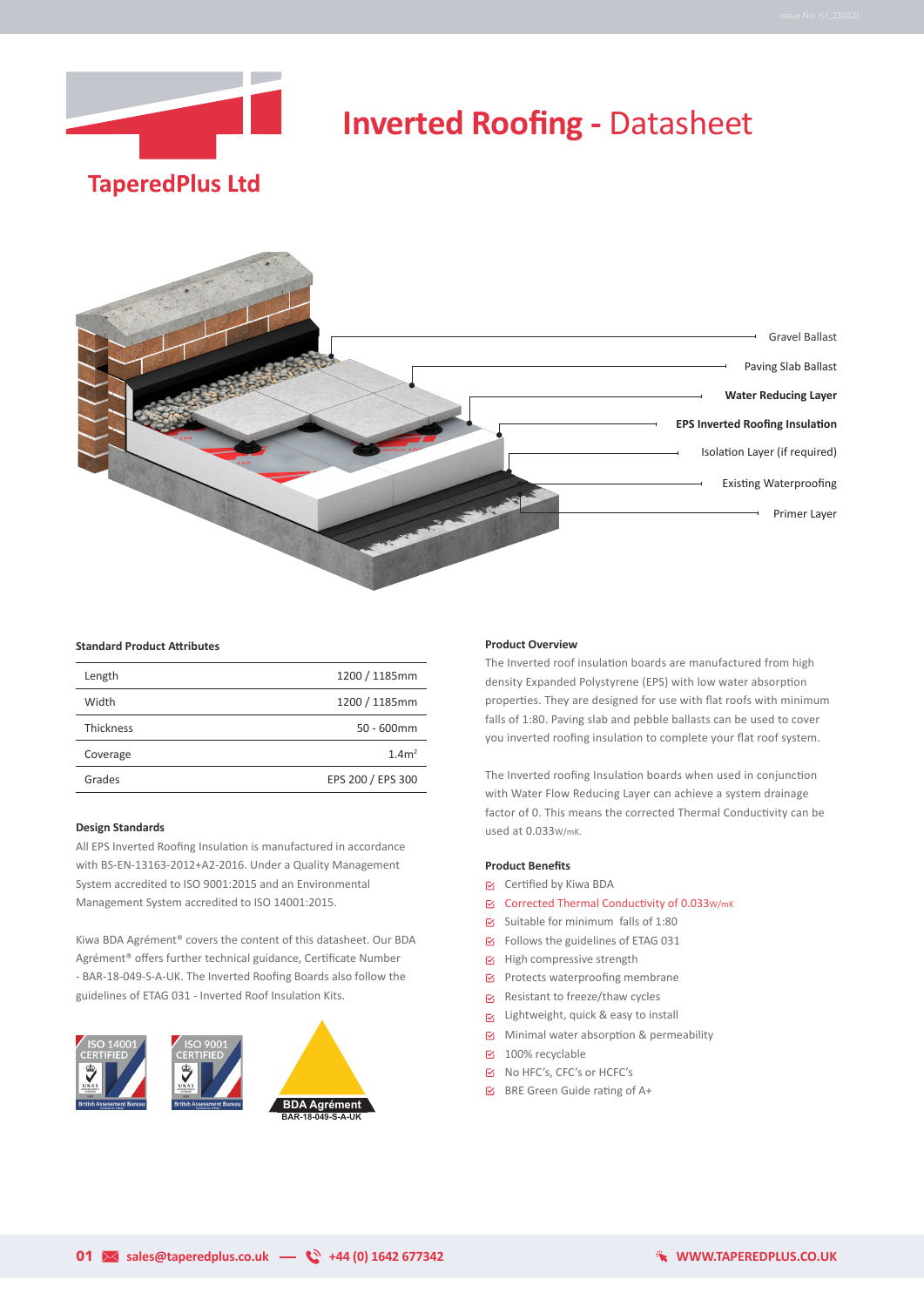

## **Typical U-Values**

The table below shows the thickness of the Inverted Roof Insulation Boards required to achieve a specific target u-value. The calculations take into account a correction factor as specified in ETAG 031 to compensate for the short term cooling effect of cold rainwater reaching the waterproof layer.

Calculations are based on an inverted roof construction of 150mm reinforced concrete deck, hot melt waterproofing, EPS inverted roof insulation, filter membrane, drainage factor ƒx = 0 and average rate of precipitation (P) ≤3.000 (mm/day).

| U-value ( $W/m^2K$ ) | <b>Required Thickness (mm)</b> |              |  |
|----------------------|--------------------------------|--------------|--|
|                      | EPS 200 & 300 (0.033 W/mK)     |              |  |
| Tested & Default fx  | $fx = 0$                       | $fx = 0.001$ |  |
| 0.20                 | 155                            | 160          |  |
| 0.19                 | 165                            | 170          |  |
| 0.18                 | 175                            | 180          |  |
| 0.17                 | 185                            | 190          |  |
| 0.16                 | 195                            | 200          |  |
| 0.15                 | 210                            | 210          |  |
| 0.14                 | 225                            | 225          |  |
| 0.13                 | 240                            | 250          |  |
| 0.12                 | 260                            | 280          |  |
| 0.11                 | 280                            | 290          |  |

### **Finishing Options**

To complete the Inverted Roof Insulation system a finish is required in order to prevent flotation, wind uplift and UV degradation. Several finishing options are available depending on the final use of the roof. Below are typical examples of the different options and the material build ups.

**Gravel Ballast Finish** - Cost effective and quick to install, this finish is mainly used on untrafficked roofs. The gravel ballast is placed directly over the Filter Membrane to cover the entire system with a minimum thickness of 50mm.

**Paving Slab Finish** - Provides a strong, durable and accessible surface making it an ideal finish for roof terraces and balconies. Paving stones are usually supported on adjustable bearing spacers to allow a completely flat area on sloping roofs.

### **Filter Membrane**

As part of the Inverted Roofing Insulation System we offer a special Filter Membrane. This is a type LR Non-woven spunbonded polypropylene vapour permeable water reducing membrane. This is used as a filter layer and water control layer between the insulation and the roof finish (ballast or paving) within Inverted Roof systems. Some of the physical properties are shown below, full technical details are available on our website. \* Takes into account 300mm overlap during installation.

| Roll Length (m)                        | 50        |
|----------------------------------------|-----------|
| Roll Width (m)                         | 1.5       |
| Roll Coverage $(m2)$                   | $*60$     |
| Thickness (mm)                         | 0.6       |
| Weight (gsm)                           | $125(-9)$ |
| Resistance to water vapour penetration | W1        |
| Water Vapour Resistance (MNs/g)        | ≤0.17     |
| Resistance to static loading (kg)      | W1 @ 20   |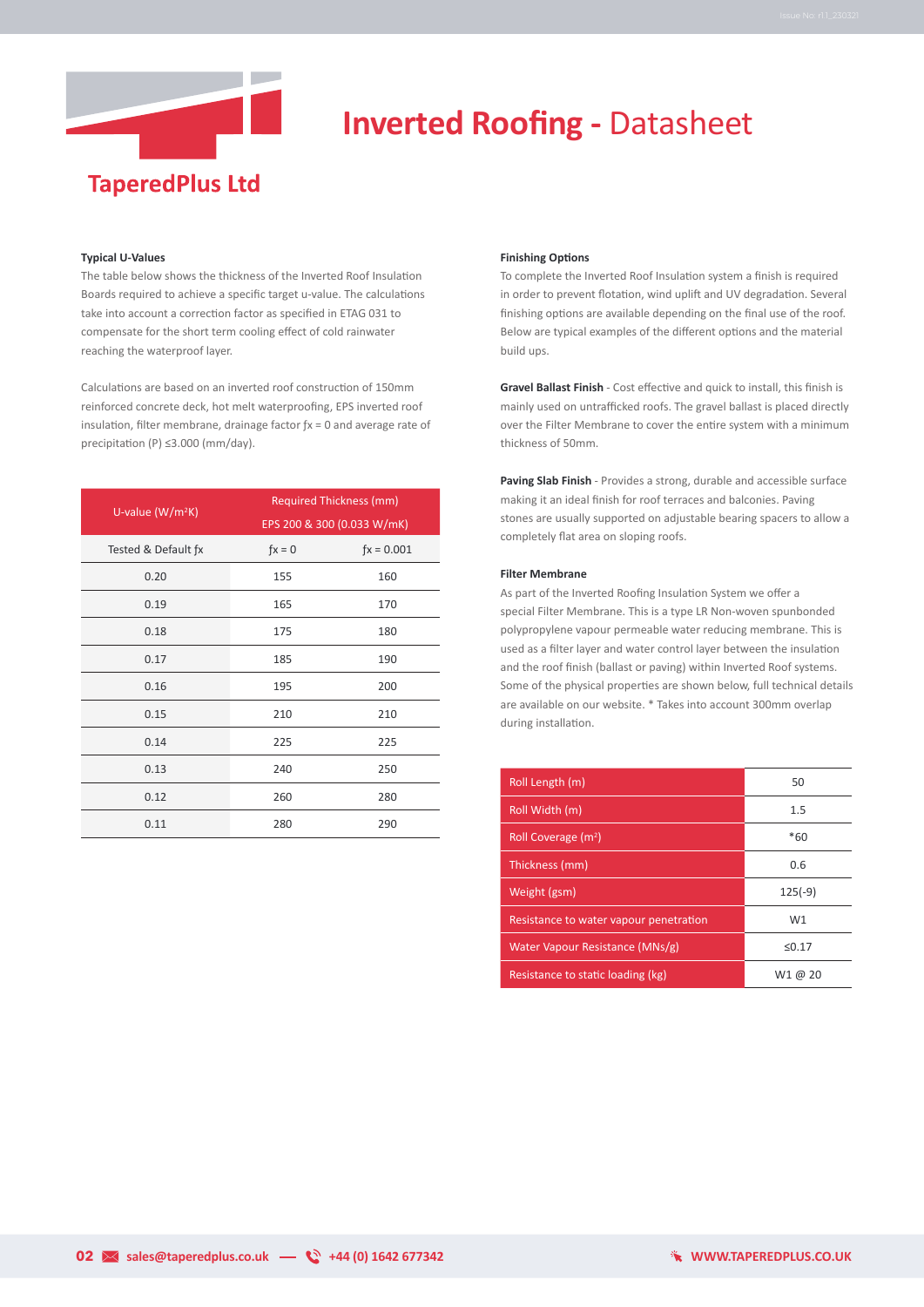

**Product Dimensions**



#### **Safety**

Expanded Polystyrene is non-toxic, non-irritant and odorless, making it completley safe to handle. It can be cut on site using a fine tooth saw or a hot wire cutter.

## **Durability**

Expanded Polystyrene is rot proof, Expanded Polystyrene is not affected by bacteria, moulds or fungi, and will not provide nutrient value for insects or vermin.Expanded Polystyrene does not lose any performance over time and will remain an effective insulation for the life of the building.

## **Compatibility**

Expanded Polystyrene should be kept away from hydrocarbons, solvents and volatile substances, however, Expanded Polystyrene is compatible with most chemicals and materials found in common construction environments. For more information, a full list of chemical behaviours is available on our website.

Expanded Polystyrene should not come into contact with any PVC cables. This is to avoid plasticizer migration which causes PVC cables to become brittle and fragile. Any PVC cables should be protected within a suitable conduit or with a suitable air gap.

#### **Delivery & Storage**

The boards are delivered to site in packs, wrapped in polythene. They must be protected from prolonged exposure to sunlight and UV-rays. Packs should be stored either under cover or protected with opaque light-coloured polythene sheeting. The products must be stored fully supported and flat on a firm, level base, to prevent bowing. Care should still be taken to ensure EPS doesnt come into contact with any source of ignition.

## **Reaction To Fire Classification**

Expanded Polystyrene will achieve reaction to fire Euroclass F. However, the classification achieved when installing in a building will be considerably better. We also supply FRA grades which contain a Fire Retardant Additive and achieve reaction to fire Euroclass E.

#### **Sustainability**

Expanded Polystyrene does not contain HFC's, CFC's or HCFC's. Expanded Polystyrene has a Global Warming Potential (GWP) of zero and a low O-Zone Depletion Potential (ODP).

Our Expanded Polystyrene is 100% recyclable. For more information on our recycling policy, you can contact our office to find out more.